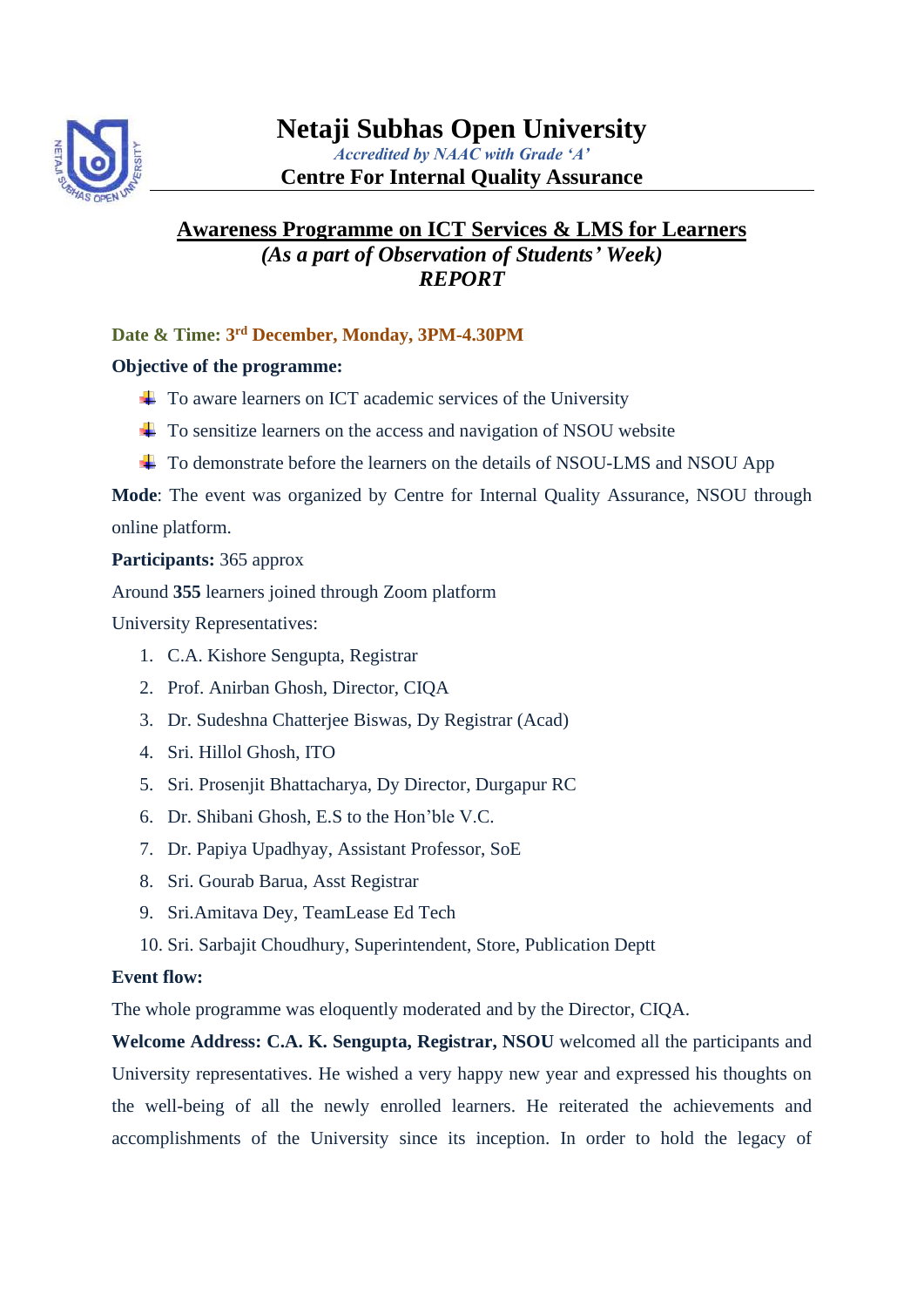excellence in its 25 years of existence, he ushered all types of supports and resources that the University provide to its learners.



Address by the 1<sup>st</sup> Speaker: Sri. Hillol Ghosh was invited to deliberate on the ICT services provided by the University through various avenues. Sri. Ghosh presented his speech with detailed and systematic display of navigation and access procedures to the learners. He further added on the user friendly and all-inclusive features of the NSOU website which makes it strikingly beneficial for all its users.

**Address by the 2nd Speaker: Sri. Amitava Ghosh** was called upon to elaborate on the LMS and NSOU APP. Sri. Dey lucidly presented with audio-visual-text effects for better understanding of the learners. He discussed on each and every aspect of downloading the APP and its clear navigation details. He also added the technicalities on the use and access options on getting and retrieving e-SLMs and other resources. His talk covered the significant areas of using LMS optimally and effectively.



**Summing up**: Prof. A. Ghosh coalesced the two deliberation before the participants. He stressed upon the right use of Login ID and Password options for using the APP, LMS and OER repositories. Additionally, Prof. Ghosh banked upon the easy to access through practical